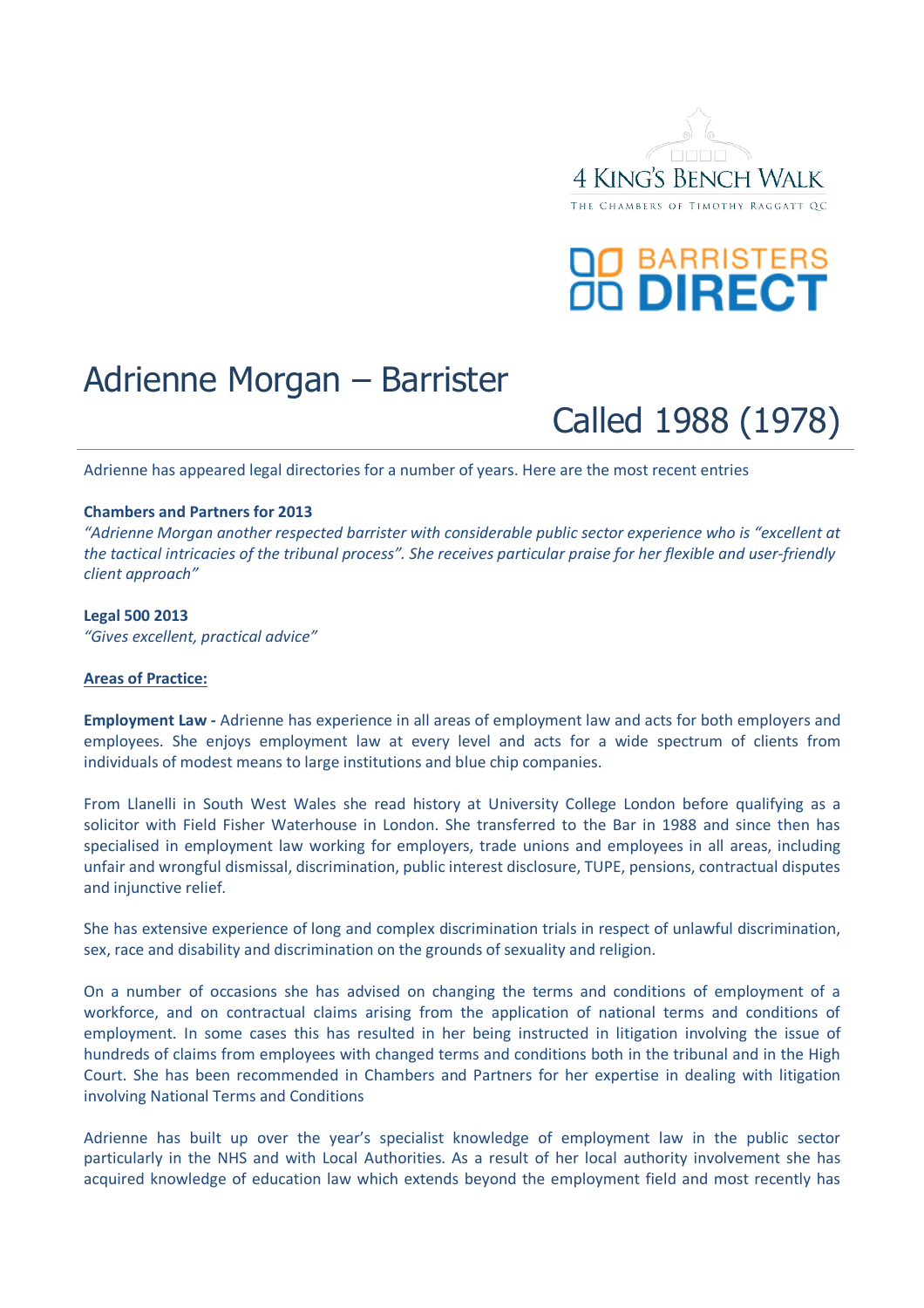advised on employment issues in connection with academies and the relationship between local authorities and academies. Adrienne advises on judicial review in connection with public sector employment.

**Regulatory Work and Public Inquiries -** Her public sector work and work for the NHS in particular has led to instructions to appear before disciplinary and regulatory bodies. She it's as a legal assessor for the Nursing and Midwifery Council. Her wide experience of disciplinary and regulatory tribunals ranges from the Solicitors Disciplinary Tribunal to the Disciplinary Tribunal for Ministers of the Methodist Church. She has represented healthcare professionals, nurses and social workers before their regulatory bodies and she has represented individuals and employers in statutory internal disciplinary hearings.

Adrienne has represented employees in a number of long-running inquiries including a public inquiry into sexual abuse at local authority nurseries, and an inquiry into the murder of a patient in a hospital by another patient.

**Discrimination outside of employment law -** Adrienne has experience of discrimination litigation which does not arise from the employment relationship but which is concerned with unfair treatment in the provision of goods and services, in education and in connection with premises under the provisions of the Equality Act 2010. She has represented mortgagees facing disability discrimination claims, an educational establishment facing claims from students for sex discrimination on the basis of early shift work and bailiffs accused of disability discrimination under the provisions of the Equality Act.

**Public Access -** Adrienne is qualified to take instructions directly from the lay client without the need for a solicitor intermediary. Chambers' website and our senior clerk Lee Cook will give you detailed information about the arrangements between lay clients and barristers.

#### **The following are a selection of Adrienne's appeal cases:**

**Jones v Governing Body of Burdett Coutts School [1998] IRLR 521 [Court of Appeal]**. This is a leading case on when a court can exercise discretion to allow a new point of law to be raised or a conceded point to be reopened.

**Bangs v Connex South Eastern Ltd [2005] ICR 763; [2005] IRLR 389 [Court of Appeal]** The leading case on when delay by the Employment Tribunal in promulgating a decision affects the right to a fair trial guaranteed by Article 6(1) of the European Convention for the Protection of Human Rights and Schedule 1 of the Human Rights Act 1998

**Prison Officers Association and Others v Nottinghamshire Healthcare NHS Trust [2003] ICR 1192.** The Trust defended over 200 claims for unfair dismissal following a change in shift patterns imposed by the Trust. The Union Issued claims on behalf of its members and issues of abuse of process time limits and agency were addressed by the EAT.

**Speyer v ADT Fire and Security PLC [2006] All ER (D)2005 (Dec)**Determination of questions relating to territorial jurisdiction under ERA 1996. The case was called into the EAT to be heard with Burke v The British Council and Army and Air Force Institutes (NAAFI) following the decision of the House of Lords in SERCO.

**Afzal v Europackaging Ltd [2007] ALL ER(d) 75 (Jan)** Dismissal found to be automatically unfairly the Employment Tribunal but no dismissal for trade union activities. On appeal EAT substituted the finding of the Employment Tribunal for the finding that the Appellant had been dismissed for trade union activities.